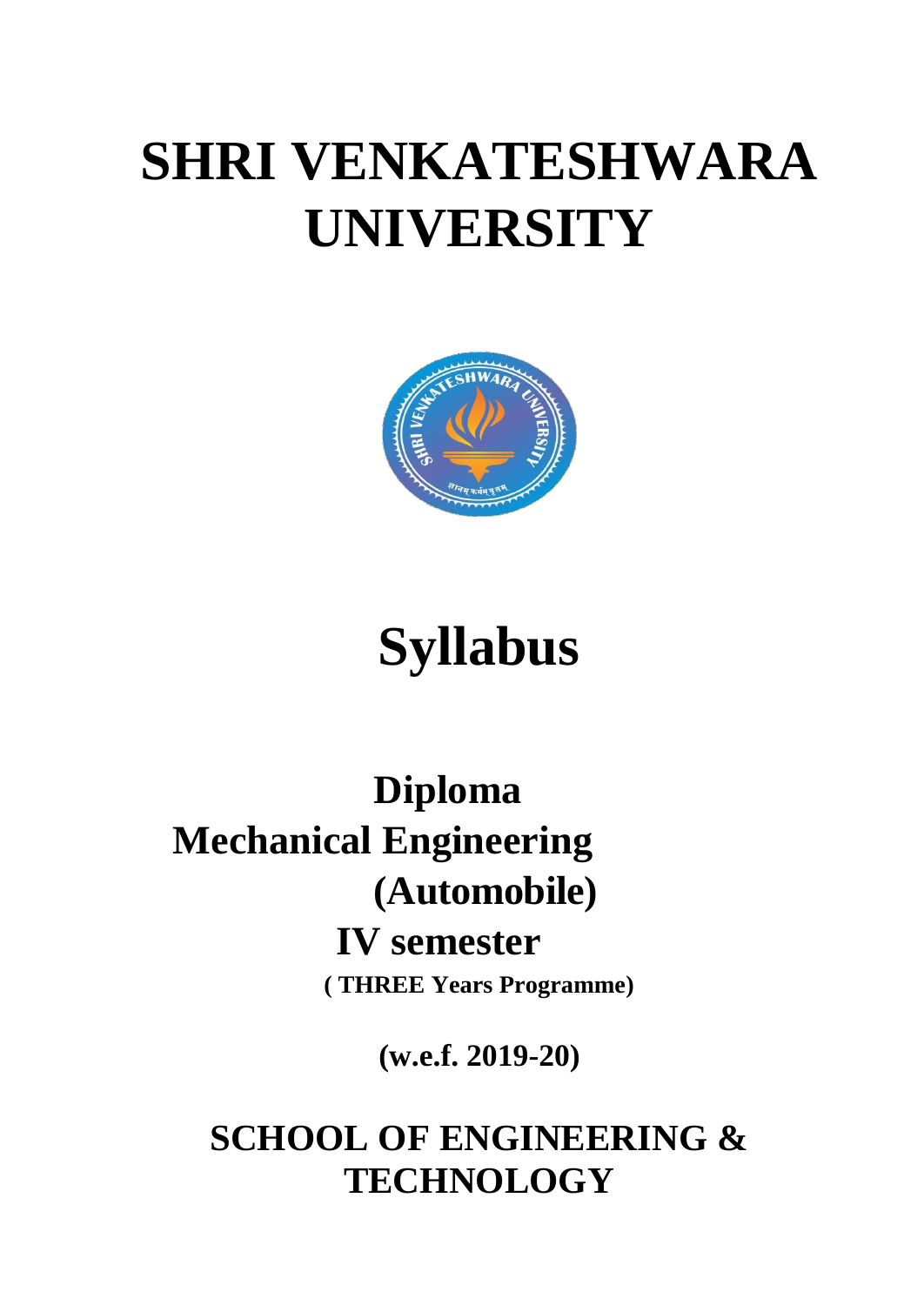### SEMESTER- IV

| <b>SI</b>       | <b>Subject</b><br><b>Codes</b> | <b>Subject</b>                                         |                | <b>Periods</b>   |                  |                        |           | <b>Evaluation Scheme</b> |                 | End<br><b>Semester</b> |                        | <b>Tota</b>     | <b>Credit</b>  |
|-----------------|--------------------------------|--------------------------------------------------------|----------------|------------------|------------------|------------------------|-----------|--------------------------|-----------------|------------------------|------------------------|-----------------|----------------|
| ${\bf N}$<br>0. |                                |                                                        | L              | T                | $\mathbf P$      | $\overline{\text{CT}}$ | <b>TA</b> | <b>Tota</b><br>1         | ${\bf P}$<br>S  | TE                     | ${\bf P}$<br>${\bf E}$ | 1               |                |
| $\mathbf{1}$    | <b>PAE-401</b>                 | <b>Advanced Automobile</b><br>Engines                  | 3              | $\boldsymbol{0}$ | $\overline{0}$   | 20                     | 10        | 30                       |                 | 70                     |                        | 100             | 3              |
|                 | <b>PAE-402</b>                 | Automobile<br><b>Transmission System</b>               | 3              | $\mathbf{0}$     | $\boldsymbol{0}$ | 20                     | 10        | 30                       |                 | 70                     |                        | 100             | 3              |
| 3               | <b>PAE-403</b>                 | Automobile<br><b>Manufacturing Process</b>             | 3              | $\boldsymbol{0}$ | $\overline{0}$   | 20                     | 10        | 30                       |                 | 70                     |                        | 100             | 3              |
| $\overline{4}$  | <b>PME-402</b>                 | Thermal Engineering $-3$<br>$\mathbf{I}$               |                | $\overline{0}$   | $\overline{0}$   | 20                     | 10        | 30                       |                 | $\overline{70}$        |                        | 100             | 3              |
| 5               | <b>PME-403</b>                 | <b>Strength of Materials</b>                           | 3              | $\boldsymbol{0}$ | $\overline{0}$   | 20                     | 10        | 30                       |                 | 70                     |                        | 100             | 3              |
| 6               | <b>PAE-411</b>                 | <b>Advanced Automobile</b><br>Engines<br>Lab           |                | $\Omega$         | $\overline{2}$   |                        |           |                          | $\overline{10}$ |                        | $\overline{15}$        | $\overline{25}$ | $\mathbf{1}$   |
|                 | <b>PAE-412</b>                 | Automobile<br><b>Transmission System</b><br>Lab        | $\Omega$       | $\mathbf{0}$     | $\overline{2}$   |                        |           |                          | $\overline{10}$ |                        | $\overline{15}$        | $\overline{25}$ | $\mathbf{1}$   |
|                 | <b>PAE-413</b>                 | Automobile<br>Manufacturing Process<br>Lab             |                | $\theta$         | $\overline{2}$   |                        |           |                          | 10              |                        | $\overline{15}$        | $\overline{25}$ | 1              |
|                 | <b>PME-412</b>                 | Thermal Engineering $-10$<br>II Lab                    |                | $\mathbf{0}$     | $\overline{2}$   |                        |           |                          | 10              |                        | 15                     | 25              | 1              |
|                 | <b>PAE-414</b>                 | <b>Minor Project</b>                                   | 0              | $\mathbf{0}$     | $\overline{4}$   |                        |           |                          | $\overline{50}$ |                        |                        | 50              | $\overline{2}$ |
| 10              | <b>PMC-418</b>                 | <b>Essence of Indian</b><br>Knowledge and<br>Tradition | $\overline{2}$ | $\overline{0}$   | $\overline{0}$   |                        |           |                          |                 |                        |                        |                 | $\overline{0}$ |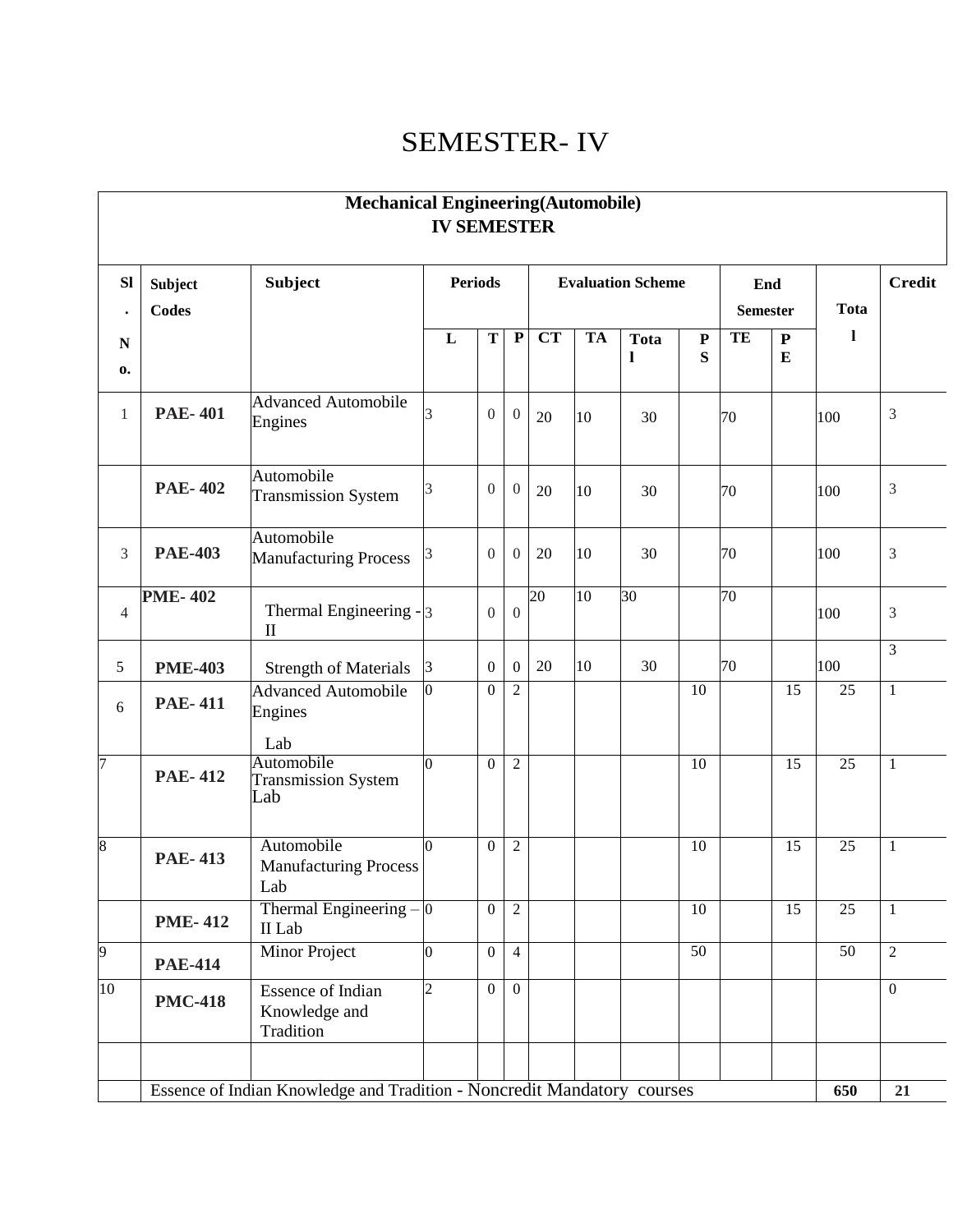| Course Code            | <b>PAE-401</b>                                    |
|------------------------|---------------------------------------------------|
| Course Title           | Advanced Automobile Engines                       |
| Number of Credits      | (L: 3, T: 0, P: 0)                                |
| Prerequisites          | Computer Aided Machine Drawing Practice (MEPC104) |
| <b>Course Category</b> | IPE                                               |

#### **Objectives:**

Students will be able to :

- ➢ Compare the properties of SI and CI engines fuel.
- ➢ Understand, describe and draw the stages of combustion in SI and CI engines.
- ➢ Understand and describe the pollutants emitted from S.I. and C.I. engines,
- ➢ Understand least emission norms and describe the methods of pollution control.
- ➢ Understand the drive cycle for measurement of pollutants.

|         | Content [Theory] :                                            |       |       |  |  |  |  |  |
|---------|---------------------------------------------------------------|-------|-------|--|--|--|--|--|
| Chapter | Name of the Topic                                             | Hours | Marks |  |  |  |  |  |
|         | <b>Fuels and Alternative Energy Options for Auto Engines:</b> |       |       |  |  |  |  |  |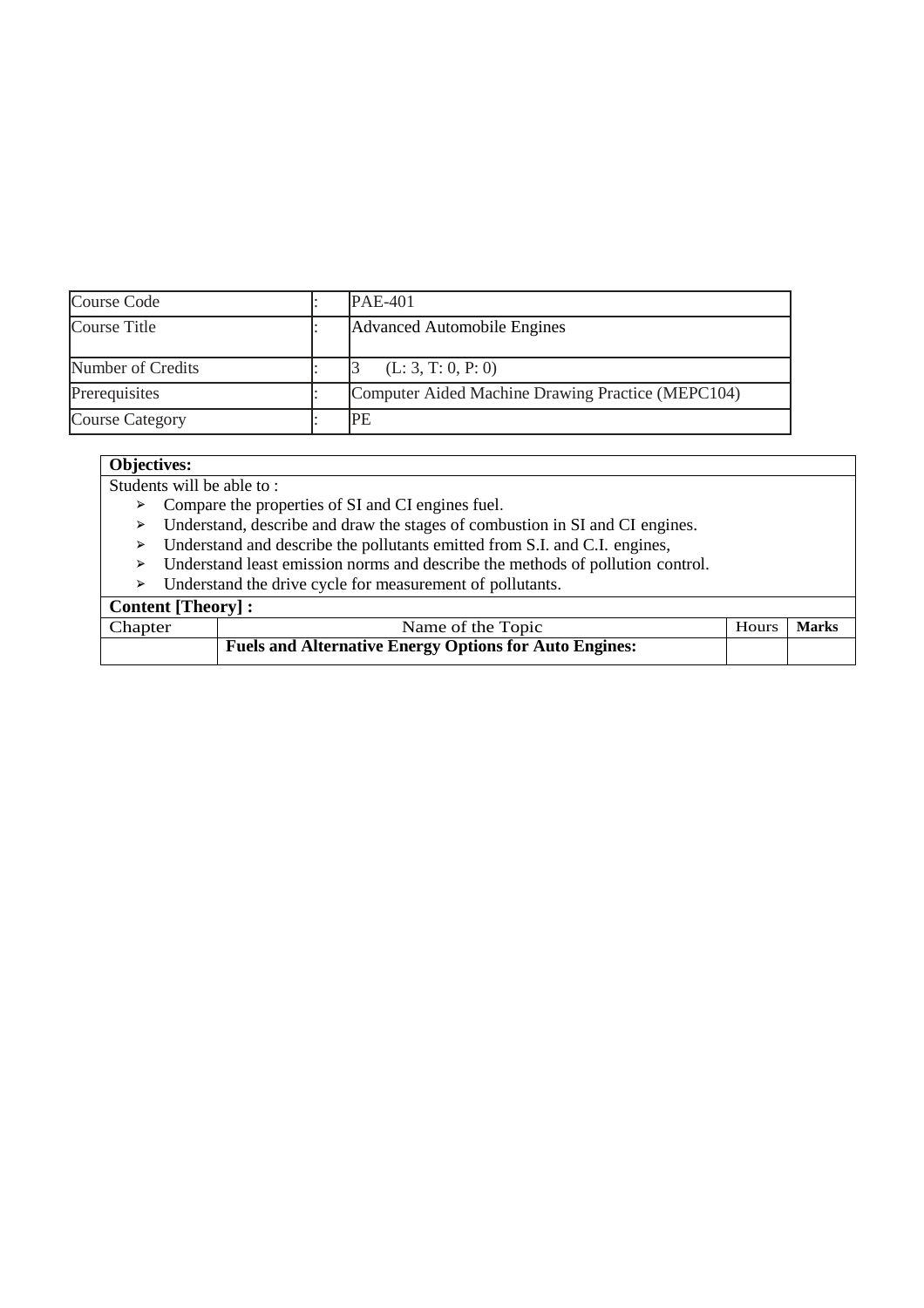| 01 | 1.1 Different types of fuels and their comparative calorific value.<br>1.2 Properties of S.I. Engine fuel and C.I. Engine fuel.<br>Octane number & Cetane number.<br>1.3 Fuel additives and their effects.<br>1.4 Gaseous fuels- LPG, CNG, Alcohol, Bio-Diesel, Hydrogen.<br>1.5 LPG as SI engine fuel & LPG kit.<br>1.6 Alcohol and gasoline fuel blend.<br>1.7 Alcohol as CI engine fuel $&$ it's effect.<br>1.8 Compressed Natural gas as a Transport (Diesel) fuel & CNG Kit.<br>1.9 Electric cars and hybrid vehicles.                                                                                                                                                                                                                                                                                                                                                                                                                | 07 |  |
|----|--------------------------------------------------------------------------------------------------------------------------------------------------------------------------------------------------------------------------------------------------------------------------------------------------------------------------------------------------------------------------------------------------------------------------------------------------------------------------------------------------------------------------------------------------------------------------------------------------------------------------------------------------------------------------------------------------------------------------------------------------------------------------------------------------------------------------------------------------------------------------------------------------------------------------------------------|----|--|
| 02 | Scavenging:<br>2.1 Introduction- Scavenging, Theoretical scavenging process -<br>perfect scavenging, perfect mixing & short circuiting.<br>2.2 Types of scavenging – uniflow, cross flow and loop or reverse<br>scavenging. Scavenging pumps.                                                                                                                                                                                                                                                                                                                                                                                                                                                                                                                                                                                                                                                                                              | 03 |  |
| 03 | <b>Theory of Combustion:</b><br>3.1 Ignition limits.<br>3.2 Combustion theory in S.I. Engine.<br>3.3 Stages of combustion in SI engine<br>3.4 Ignition lag and Flame propagation, its'effect on engine variables.<br>3.5 Abnormal combustion- Detonation, pre-ignition, surface Ignition.<br>3.6 Effects of detonation on engine performance & it's control.<br>3.7 SI engine combustion Chambers, types, construction & function.<br>3.8 Combustion theory in C.I. Engine.<br>3.9 Stages of combustion in CI engine.<br>3.10 Air Fuel ratio in Diesel engines<br>3.11 Delay period [physical delay & chemical delay] - significance<br>and variables affecting delay period.<br>3.12 Diesel knock and its control.<br>3.13 Difference between knocking phenomena in S.I. and C.I. Engines.<br>3.14 Factors that affect the design of CI engine combustion chamber.<br>3.15 CI engine combustion chambers, types, construction & function. | 09 |  |
| 04 | Supercharging:<br>4.1 Supercharging, purpose of supercharging, supercharging on<br>S.I. & C.I. Engines.<br>4.2 Effect of supercharging on power, efficiency and fuel<br>consumption and its limitations on S.I. & C.I. engine.<br>4.3 Advantages of supercharging on C.I. engines over S.I.<br>engines.<br>4.4 Types & Methods of Supercharging, Turbo charging & its' use.                                                                                                                                                                                                                                                                                                                                                                                                                                                                                                                                                                | 04 |  |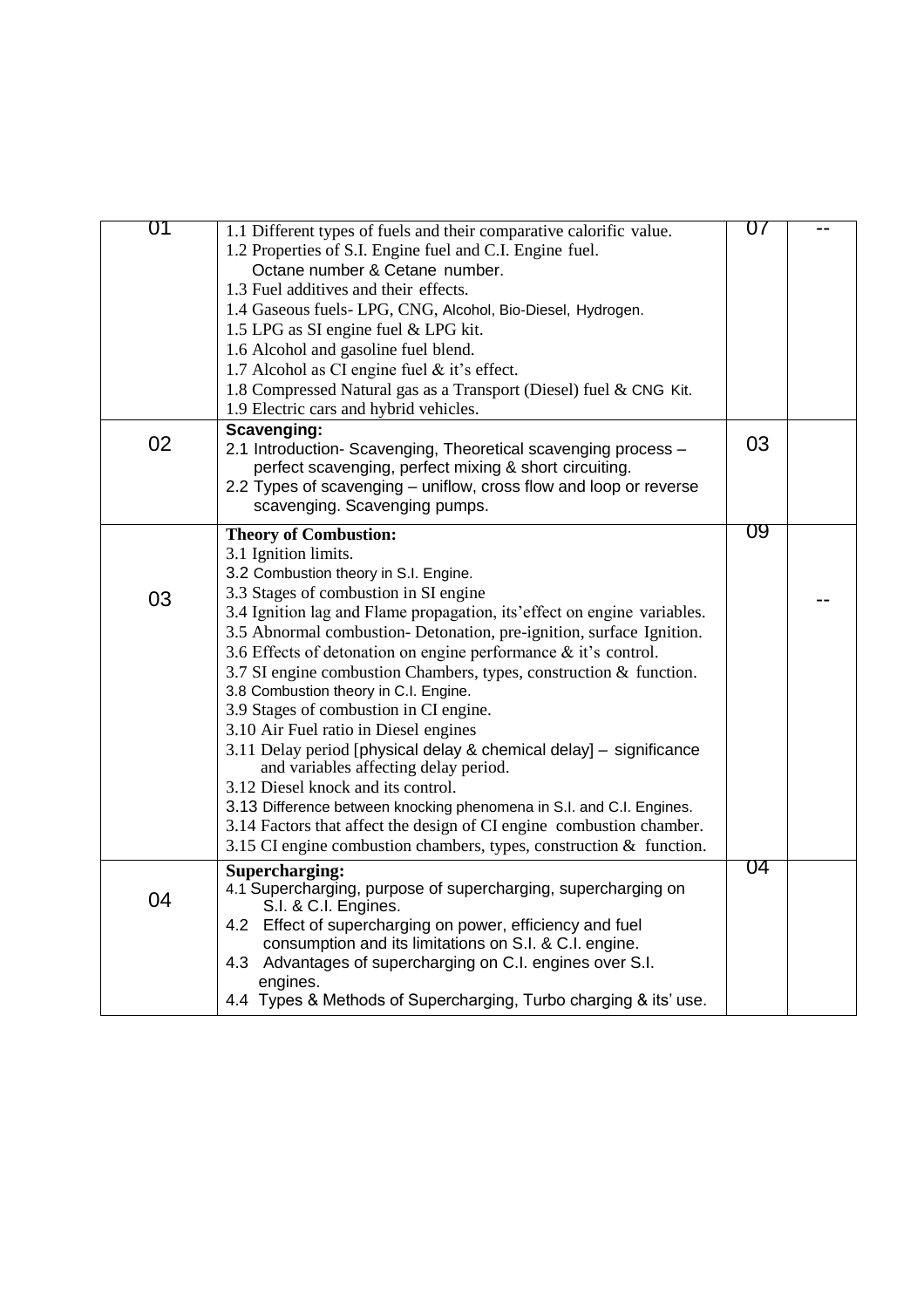|              | Part-I  | <b>Computer Controlled Fuel-Injection System [petrol engine]:</b>                                                          | 08   |       |
|--------------|---------|----------------------------------------------------------------------------------------------------------------------------|------|-------|
|              |         | 5.1.1 Necessity of petrol injection system, types of petrol injection                                                      |      |       |
|              | 5.1     | System.                                                                                                                    |      |       |
|              |         | 5.1.2 Throttle body injection (TBI) system/ Multi-Point fuel Injection                                                     |      |       |
|              |         | system (MPFI) comparison with Carbureted engine fuel supply                                                                |      |       |
|              |         | system.                                                                                                                    |      |       |
| 05           |         | 5.1.3 Multi-Point fuel Injection system (MPFI)/ Port fuel injection                                                        |      |       |
|              |         | (PFI) system. Types of injection sequential, grouped and                                                                   |      |       |
|              |         | simultaneous injections. Comparison of MPFI and TBI systems.                                                               |      |       |
|              |         | 5.1.4 Electronic control module (ECM) control functions.                                                                   |      |       |
|              |         | 5.1.5 Inputs and outputs of electronic control module (ECM).                                                               |      |       |
|              |         | 5.1.6 Output control functions- Fuel Injection control, Spark                                                              |      |       |
|              |         | advance control, Idle speed control, Exhaust gas recirculation                                                             |      |       |
|              |         | control and other controls.                                                                                                |      |       |
|              |         | <b>Computer Controlled Fuel-Injection System[Diesel engine]:</b>                                                           | 08   |       |
|              | Part-II | 5.2.1 Construction and working of electronic fuel Injector and in-                                                         |      |       |
|              | 5.2     | tank fuel pump.                                                                                                            |      |       |
|              |         | 5.2.2 Diesel Engine Glow plugs Construction and circuit.                                                                   |      |       |
|              |         | Electronic injection advance.                                                                                              |      |       |
|              |         |                                                                                                                            |      |       |
|              |         | 5.2.3 Common rail direct injection [CRDI] system. Features of                                                              |      |       |
|              |         | CRDI system. Block diagram of CRDI system.<br>5.2.4 Major Components- Fuel injector, EDC Electronic diesel                 |      |       |
|              |         | control unit, High pressure fuel pump, High pressure                                                                       |      |       |
|              |         |                                                                                                                            |      |       |
|              |         | accumulator and input from sensors (Camshaft position, coolant                                                             |      |       |
|              |         | temp., Intake air temperature, crankshaft speed, Boost pressure,                                                           |      |       |
|              |         | Rail pressure sensor, Air Mass meter)-function & identification.<br>5.2.4 CRDI System operation and advantages.            |      |       |
|              |         |                                                                                                                            | 09   |       |
|              |         | <b>Fuel Economy, Air pollution and Emission Control:</b>                                                                   |      |       |
|              |         | 6.1 Fuel economy standards and methods of improving fuel economy.                                                          |      |       |
|              |         | 6.2 Sources of engine emissions.<br>6.3 Emissions from Petrol engines.                                                     |      |       |
|              |         |                                                                                                                            |      |       |
|              | 06      | 6.4 Factors that affect the Petrol engine emissions.                                                                       |      |       |
|              |         | 6.5 Effect of engine maintenance on exhaust emission.                                                                      |      |       |
|              |         | 6.6 Emissions from Diesel engines.                                                                                         |      |       |
|              |         | 6.7 Factors that affect the Diesel engine emissions.                                                                       |      |       |
|              |         | 6.8 Comparison of diesel and gasoline emissions.                                                                           |      |       |
|              |         | 6.9 Emission control system for S.I. and C.I. engines -                                                                    |      |       |
|              |         | Catalytic Converter, Positive Crankcase Ventilation (PCV),<br>Evaporation loss control device (ELCD) by charcoal canister, |      |       |
|              |         | Exhaust Gas Re-circulation (EGR) method, Exhaust gas analyser -                                                            |      |       |
|              |         | Smoke meter, Diesel smoke, Blue and Black smokes, Odour &                                                                  |      |       |
|              |         | Particulates and control.                                                                                                  |      |       |
|              |         | 6.10 Effects of emissions [Unburnt hydrocarbon, carbon monoxide,                                                           |      |       |
|              |         | Nitric oxide, Lead particulate, Diesel Particulate Matter, Photo                                                           |      |       |
|              |         | chemical Smog & Poly nuclear aromatic hydrocarbon etc.] on                                                                 |      |       |
|              |         | environment and human beings.                                                                                              |      |       |
|              |         | 6.11 Euro Norms and Bharat stage Norms on engine emissions.                                                                |      |       |
| <b>Total</b> |         |                                                                                                                            | 48   | 70    |
|              |         |                                                                                                                            | hrs. | marks |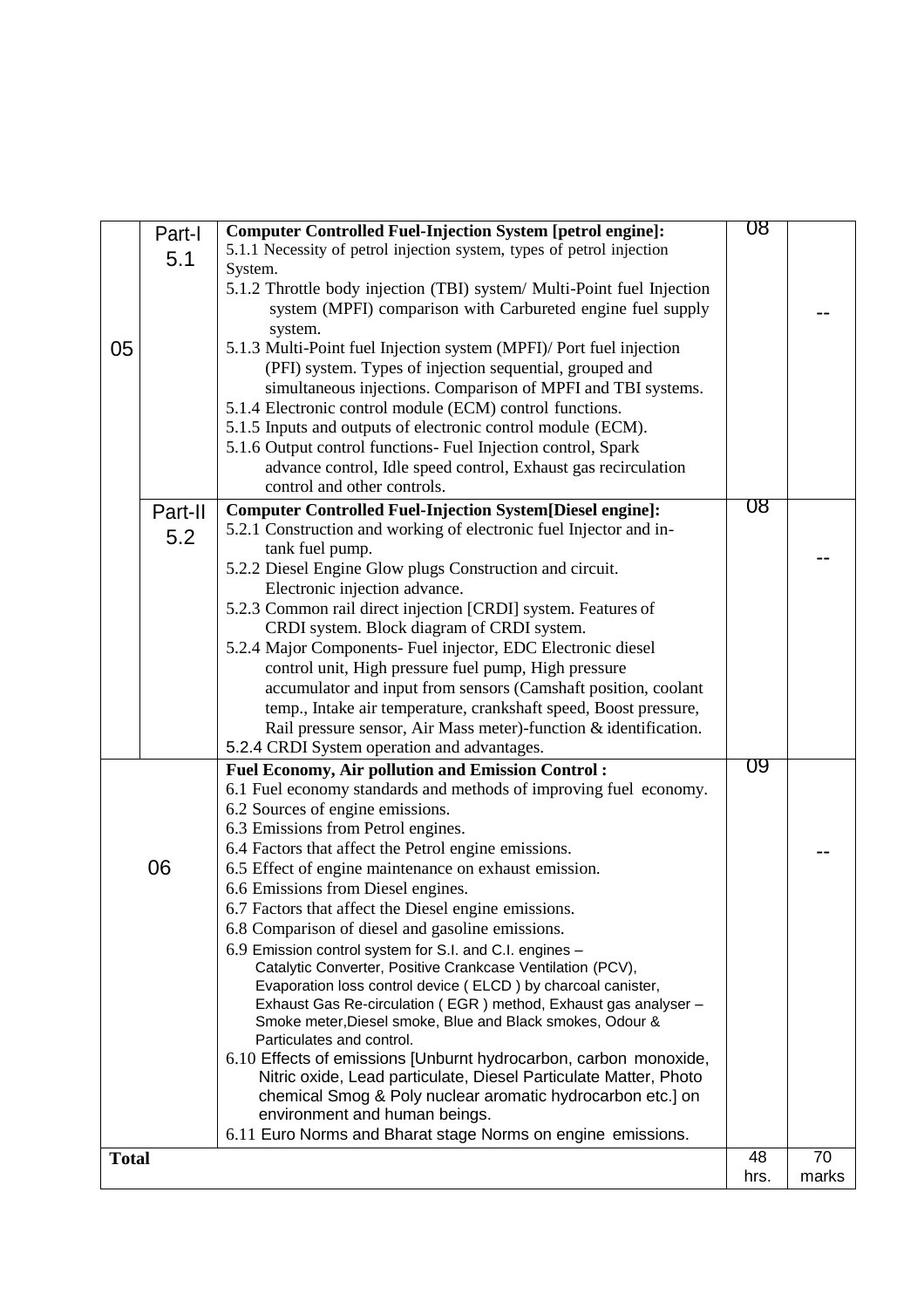| Course Code            | <b>PAE-402</b>                 |
|------------------------|--------------------------------|
| Course Title           | Automobile Transmission System |
| Number of Credits      | (L: 3, T: 0, P: 0)             |
| <b>Course Category</b> | AE                             |

#### **Objectives:**

Students will be able to:

1. Know the principle, construction and working of elements of transmission system.

- 2. Understand construction and working of various types of clutches.
- 3. Understand construction and principle of working of various types of Gear Boxes.
- 4. Understand working of final drive and differential action.

Pre-requisite :-

| <b>Content [Theory]:</b> |                                                                    |       |              |  |  |  |  |  |
|--------------------------|--------------------------------------------------------------------|-------|--------------|--|--|--|--|--|
| Chapter                  | Name of the Topic                                                  | Hours | <b>Marks</b> |  |  |  |  |  |
|                          |                                                                    |       |              |  |  |  |  |  |
|                          | <b>Automobile Clutches:</b>                                        | 12    |              |  |  |  |  |  |
|                          | 1.1 Introduction, necessity, function and requirements of          |       |              |  |  |  |  |  |
|                          | automotive Clutch.                                                 |       |              |  |  |  |  |  |
| 01                       | 1.2 Types of Automotive Clutch. - Friction and Non friction type   |       |              |  |  |  |  |  |
|                          | Clutches.                                                          |       |              |  |  |  |  |  |
|                          | 1.3 Construction and Operation of Different type of clutches :     |       |              |  |  |  |  |  |
|                          | 1.3.1 Construction and Operation of a single plate (coil and       |       |              |  |  |  |  |  |
|                          | Diaphragm) dry disc clutch, multi plate, wet clutch.               |       |              |  |  |  |  |  |
|                          | 1.3.2 Centrifugal and Semi-Centrifugal Clutch.                     |       |              |  |  |  |  |  |
|                          | 1.4 Construction details of Clutch plate. Clutch lining materials, |       |              |  |  |  |  |  |
|                          | Pressure Springs, Torsional Springs.                               |       |              |  |  |  |  |  |
|                          | 1.5 Clutch Linkage, Clutch Adjustments. Self Adjusting Clutch      |       |              |  |  |  |  |  |
|                          | & Clutch Free Pedal Play.                                          |       |              |  |  |  |  |  |
|                          | 1.6 Clutch operating mechanisms- Mechanical, Hydraulic &           |       |              |  |  |  |  |  |
|                          | Vacuum.                                                            |       |              |  |  |  |  |  |
|                          | 1.7 Fluid Coupling - Principle, Construction and Working.          |       |              |  |  |  |  |  |
|                          | 1.8 Common faults and remedies.                                    |       |              |  |  |  |  |  |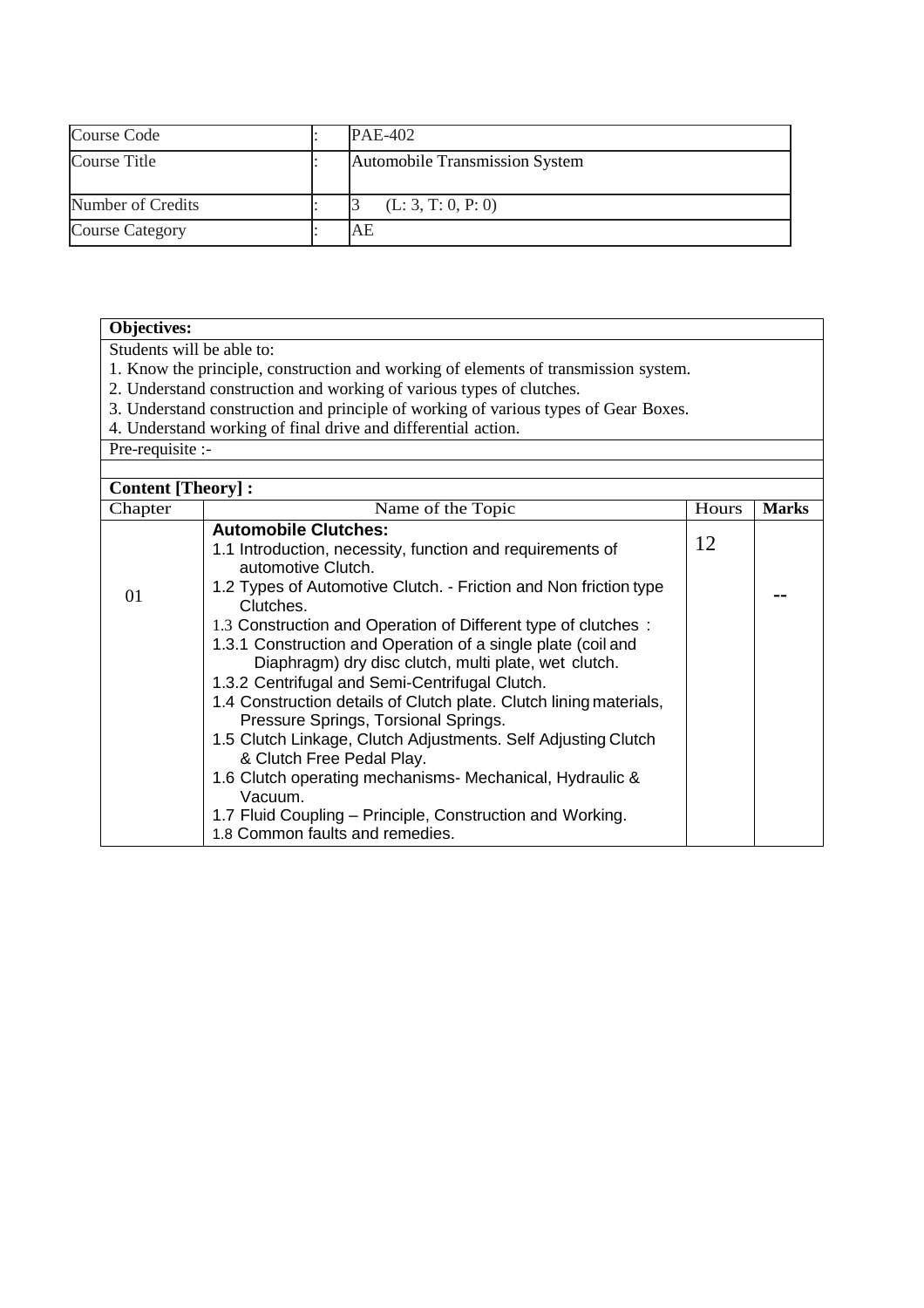| 02 | Part-I  | <b>Transmissions and Transaxles [Manual]:</b>                                   |    |  |
|----|---------|---------------------------------------------------------------------------------|----|--|
|    | 2.1     | 2.1.1 Manual Transmissions and Transaxles, its'difference.                      | 08 |  |
|    |         | 2.1.2 Purpose of the Transmission / Transaxle, Gear ratio and                   |    |  |
|    |         | Torque.                                                                         |    |  |
|    |         | 2.1.3 Function and types of [Transmission] Gear Boxes                           |    |  |
|    |         | - Sliding Mesh, Constant Mesh, Synchromesh gear box -                           |    |  |
|    |         | Construction, operation of each type, Power flow diagram                        |    |  |
|    |         | and comparison among them.                                                      |    |  |
|    |         | 2.1.4 Forward and Reverse Gear Ratio of different vehicles.                     |    |  |
|    |         | 2.1.5 Gear selector mechanism with gear lever on top of gear<br>box.            |    |  |
|    |         | 2.1.6 Transfer case, function, construction & power flow layout.                |    |  |
|    |         | 2.1.7 Lubrication of gear box.                                                  |    |  |
|    |         | 2.1.8 Common faults and remedies.                                               |    |  |
|    | Part-II | <b>Transmissions and Transaxles [Automatic]:</b>                                | 07 |  |
|    | 2.2     | 2.2.1 Elements of Automatic Transmission.                                       |    |  |
|    |         | 2.2.2 Principle of Epi-cyclic Gearing.                                          |    |  |
|    |         | 2.2.3 Function, Construction & Working of Three member Epi-                     |    |  |
|    |         | cyclic Gear box.                                                                |    |  |
|    |         | 2.2.4 Torque Converter- Construction and working and                            |    |  |
|    |         | application.                                                                    |    |  |
|    |         | 2.2.5 Freewheel Mechanism (Overrunning Clutch), Overdrive<br>Mechanism.         |    |  |
|    |         | 2.2.6 Semi-Automatic Transmission, Control System.                              |    |  |
|    |         | 2.2.7 Comparison with Conventional Transition System.                           |    |  |
| 03 |         | <b>Universal Joints and Propeller shaft:</b>                                    | 07 |  |
|    |         | 3.1 Necessity of Universal Joints.                                              |    |  |
|    |         | 3.2 Functions of universal joint and slip joint.                                |    |  |
|    |         | 3.3 Types of Universal Joints, Constructional details of                        |    |  |
|    |         | Universal Joint, Limitation of Universal Joint.                                 |    |  |
|    |         | 3.4 Constant Velocity Rezappa and Tripod Joint.                                 |    |  |
|    |         | 3.5 Necessity of Propeller shaft.                                               |    |  |
|    |         | 3.6 Function and constructional features of Propeller Shaft.                    |    |  |
|    |         | 3.7 Whirling of shaft, Two-piece Propeller Shaft.                               |    |  |
|    |         | 3.8 Common faults and remedies.                                                 |    |  |
| 04 |         | <b>Final Drive and Differential:</b>                                            | 06 |  |
|    |         | 4.1 Necessity of Final Drive.                                                   |    |  |
|    |         | 4.2 Types of Gears used for Final Drive & their comparison.                     |    |  |
|    |         | 4.3 Final Drive Ratio & Overall Gear Ratio. Final drive ratio of                |    |  |
|    |         | different types of vehicles.                                                    |    |  |
|    |         | 4.4 Differential - Necessity of Differential.                                   |    |  |
|    |         | 4.5 Construction and working of differential.                                   |    |  |
|    |         | 4.6 Differential lock & Differential Slip.<br>4.7 Common troubles and remedies. |    |  |
|    |         |                                                                                 |    |  |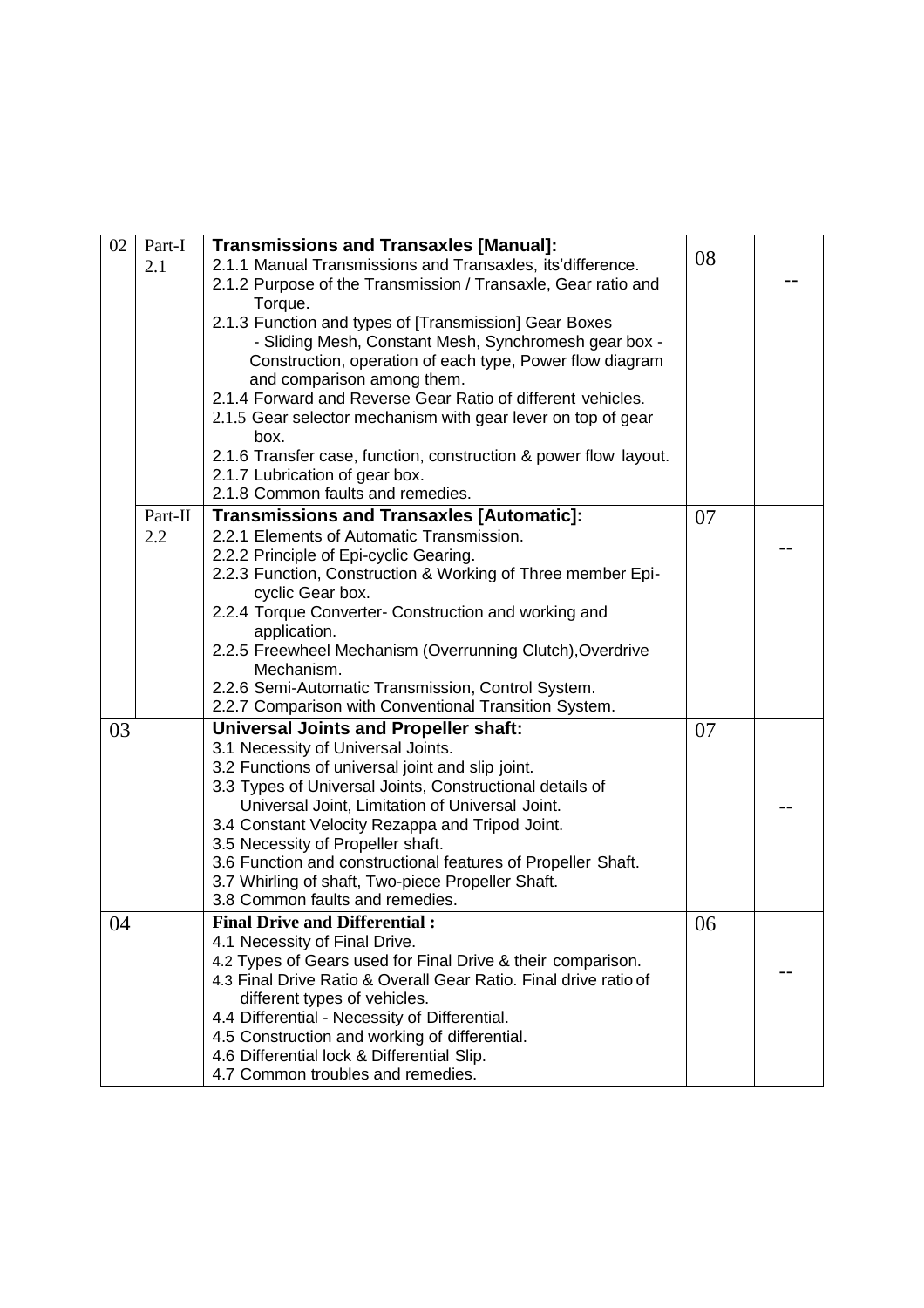| 05                          | Rear Axle & Rear Axle Drive:<br>5.1 Necessity of Rear Axle.<br>5.2 Loads acting on the rear axles. | 5.3 Types of rear axles [construction & working]- Semi floating,                                               | 08                           |                                      |  |  |  |
|-----------------------------|----------------------------------------------------------------------------------------------------|----------------------------------------------------------------------------------------------------------------|------------------------------|--------------------------------------|--|--|--|
|                             |                                                                                                    | Three quarter floating and Full floating type.<br>5.4 Rear axle casing- split and banjo type, double reduction |                              |                                      |  |  |  |
|                             | axles.                                                                                             | 5.5 Rear Axle Drive - Types, construction and working principle                                                |                              |                                      |  |  |  |
|                             |                                                                                                    | of Hotchkiss Drive & Torque Tube Drive, its' use.                                                              |                              |                                      |  |  |  |
| <b>Total</b>                |                                                                                                    | 48 hrs                                                                                                         | 100<br><b>Marks</b>          |                                      |  |  |  |
| <b>Learning Resources:</b>  |                                                                                                    |                                                                                                                |                              |                                      |  |  |  |
| <b>Text Books:</b>          |                                                                                                    |                                                                                                                |                              |                                      |  |  |  |
| <b>Author</b>               |                                                                                                    | <b>Title</b>                                                                                                   |                              | <b>Publisher</b>                     |  |  |  |
| Dr. Kirpal Singh            |                                                                                                    | Automobile Engg. Vol.-1                                                                                        |                              | <b>Standard Publishers</b>           |  |  |  |
| R.B. Gupta                  |                                                                                                    | Automobile Engineering                                                                                         |                              | Satya Prakashan                      |  |  |  |
| Crouse & Angline            |                                                                                                    | <b>Automotive Mechanics</b>                                                                                    |                              | Tata McGraw Hill                     |  |  |  |
| Joseph Heitner              |                                                                                                    | <b>Automotive Mechanics</b>                                                                                    | East West Press, New Delhi   |                                      |  |  |  |
| John B. Heywood             |                                                                                                    | <b>Internal Combustion Engine</b><br>Fundamentals                                                              |                              | McGraw-Hill International<br>Edition |  |  |  |
| <b>Automotive Mechanics</b> |                                                                                                    | N.K. Giri vol-2                                                                                                | Khanna Publishers, New Delhi |                                      |  |  |  |
| K.K. Ramlingam              |                                                                                                    | Automobile Engineering                                                                                         | <b>Scitech Publications</b>  |                                      |  |  |  |
| Newton & Steed              |                                                                                                    | Motor Vehicle                                                                                                  |                              | <b>Butterwork Publication</b>        |  |  |  |
| Auther W. Judge             |                                                                                                    | Modern Transmission System                                                                                     | Chapman & Hall Ltd. London   |                                      |  |  |  |
| Auther W. Judge             |                                                                                                    | Motor Manuals, Vol I to VI                                                                                     | Rober Bently Inc, Cambridge  |                                      |  |  |  |
| P.M. Heldt                  |                                                                                                    | The Automotive Chassis                                                                                         |                              | Chilton Company, New York            |  |  |  |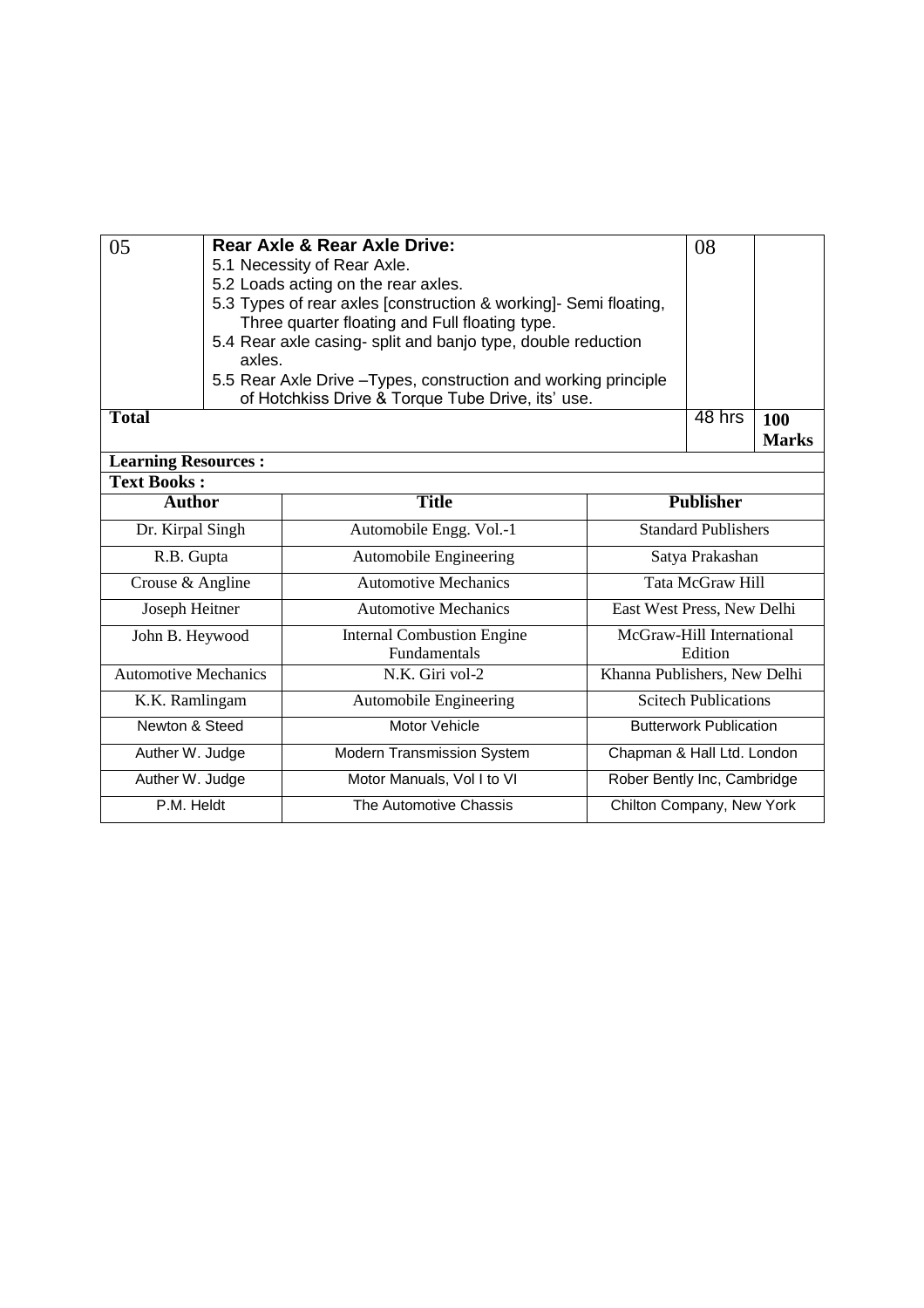| Course Code            | $PAE-403$                        |
|------------------------|----------------------------------|
| Course Title           | Automobile Manufacturing Process |
| Number of Credits      | (L: 3, T: 0, P: 0)               |
| <b>Course Category</b> | AE                               |

#### **Objectives:**

Students will be able to:

- 1. Know the forging process and it's use in manufacturing automobile parts.
- 2. Know the different press tools and their operations.
- 3 Understand different welding processes used in industry.
- 4. Selection and applications of different surface cleaning and coating processes.
- 5. Know the different methods of surface finishing.
- 6. Know about sub-systems of CNC machines.

Pre-requisite :-

| <b>Content [Theory]:</b> |                                                                                                                                                                                                                                                                                                                                                                                                                                                                                                    |       |              |  |  |  |  |  |
|--------------------------|----------------------------------------------------------------------------------------------------------------------------------------------------------------------------------------------------------------------------------------------------------------------------------------------------------------------------------------------------------------------------------------------------------------------------------------------------------------------------------------------------|-------|--------------|--|--|--|--|--|
| Chapter                  | Name of the Topic                                                                                                                                                                                                                                                                                                                                                                                                                                                                                  | Hours | <b>Marks</b> |  |  |  |  |  |
| 01                       | <b>Forging and Rolling:</b><br>1.1 Introduction. Forgeable materials and forgeabity.<br>1.2 Classification of Forging process.<br>1.3 Advantages and limitation of forging process.<br>1.4 Forging by open and closed dies.<br>1.5 Forging sequences for Auto components - Connecting rod,<br>Crankshaft, camshaft, spanner and gears.<br>1.6 Principles of rolling. Hot and cold rolling.<br>1.7 Types of rolling mills & Methods of rolling.<br>1.8 Rolled metal used in automobiles components. | 07    |              |  |  |  |  |  |
| 02                       | Press and press work:<br>2.1 Introduction.<br>2.2 Materials used in press work for automobile applications.<br>2.3 Classification of presses and terminology used in presses.<br>2.4 Major parts of mechanical press and their functions.<br>2.5 Press tools: Parts of standard die set.<br>2.6 Die accessories-Pilots, Stops, Strippers, Pressure pads and Knock                                                                                                                                  | 10    |              |  |  |  |  |  |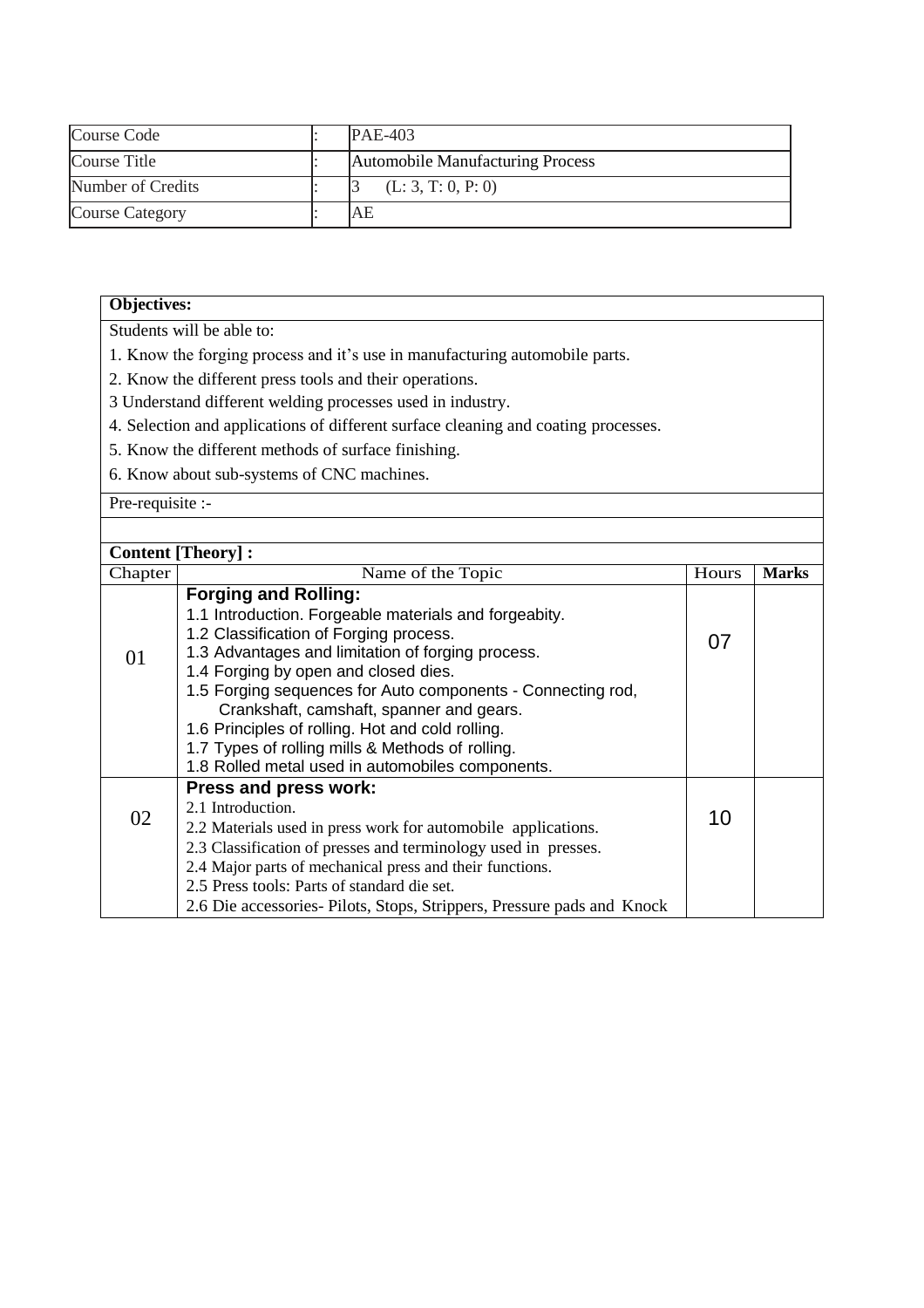|    | outs.                                                                                                                                                                                                                                                                                                                                                                                                                                                                                                                                                                                                                                                                                                                                                                                      |    |  |
|----|--------------------------------------------------------------------------------------------------------------------------------------------------------------------------------------------------------------------------------------------------------------------------------------------------------------------------------------------------------------------------------------------------------------------------------------------------------------------------------------------------------------------------------------------------------------------------------------------------------------------------------------------------------------------------------------------------------------------------------------------------------------------------------------------|----|--|
|    | 2.7 Types and construction of dies—Simple, progressive, compound<br>and combination die.                                                                                                                                                                                                                                                                                                                                                                                                                                                                                                                                                                                                                                                                                                   |    |  |
|    | 2.8 Press Operations : Punching, piercing, blanking, forming, drawing.<br>2.9 Pressed components used in automobiles.                                                                                                                                                                                                                                                                                                                                                                                                                                                                                                                                                                                                                                                                      |    |  |
|    |                                                                                                                                                                                                                                                                                                                                                                                                                                                                                                                                                                                                                                                                                                                                                                                            |    |  |
| 03 | <b>Welding processes:</b><br>3.1 Introduction. Classification and selection of welding process.<br>3.2 Working principle of gas welding and types of flames.<br>3.3 Oxy and acetylene cutting - Arc cutting.<br>3.4 Arc welding process [principle, Equipment, Applications]: Metal<br>Arc, TIG and MIG.<br>3.5 Resistance welding: Spot, Projection, Seam and Butt welding.<br>3.6 Aluminium and cast iron welding.<br>3.7 Brazing and Soldering.<br>3.8 Introduction to Plasma arc welding, specific application<br>pertaining to auto industry. Safety practices in welding.<br>3.9 Types of welded joints- merits and demerits of welded joints.<br>3.10 Defects, Inspection and testing of welded joints - Destructive<br>and Non destructive types of tests, Magnetic particle test, | 12 |  |
|    | Radiographic and ultrasonic test.                                                                                                                                                                                                                                                                                                                                                                                                                                                                                                                                                                                                                                                                                                                                                          |    |  |
| 04 | <b>Surface Treatment and finishing process:-</b><br>4.1 Selection and use of surface treatment and finishing                                                                                                                                                                                                                                                                                                                                                                                                                                                                                                                                                                                                                                                                               |    |  |
|    | operations.<br>4.2 Surface cleaning process: Blasting, Tumbling, Alkaline, Acid<br>and Electrolytic cleaning.<br>4.3 Metal surface coating: Electroplating, Galvanizing and Metal<br>spraying,<br>4.4 Surface finishing process: Lapping, Honing, Super finishing,<br>Buffing, Burnishing.<br>4.5 Applications (in auto industry), advantages and limitations.                                                                                                                                                                                                                                                                                                                                                                                                                             | 07 |  |
| 05 | <b>Powder Metallurgy:</b><br>5.1 Introduction.<br>5.2Methods of manufacturing metal powders - Atomization,<br>Reduction and electrolysis deposition - compacting - sintering<br>-sizing -Infiltration.<br>5.3 Rules of the powder metallurgy process.<br>5.4 Mechanical properties of parts made by powder metallurgy.<br>5.5 Applications in Auto industry.                                                                                                                                                                                                                                                                                                                                                                                                                               | 04 |  |
| 06 | <b>Introduction to CNC machines:-</b><br>6.1 NC and CNC machines.<br>6.2 Difference between conventional machines and CNCs.<br>6.2 Classifications of CNC machines.<br>6.3 Advantages and Disadvantages of CNC machines.<br>6.4 Working principle of CNC machines.<br>6.5 Principle of Computer aided part programming.<br>6.6 Simple part programming on CNC machine for operations like<br>Turning, Drilling and Milling.                                                                                                                                                                                                                                                                                                                                                                | 08 |  |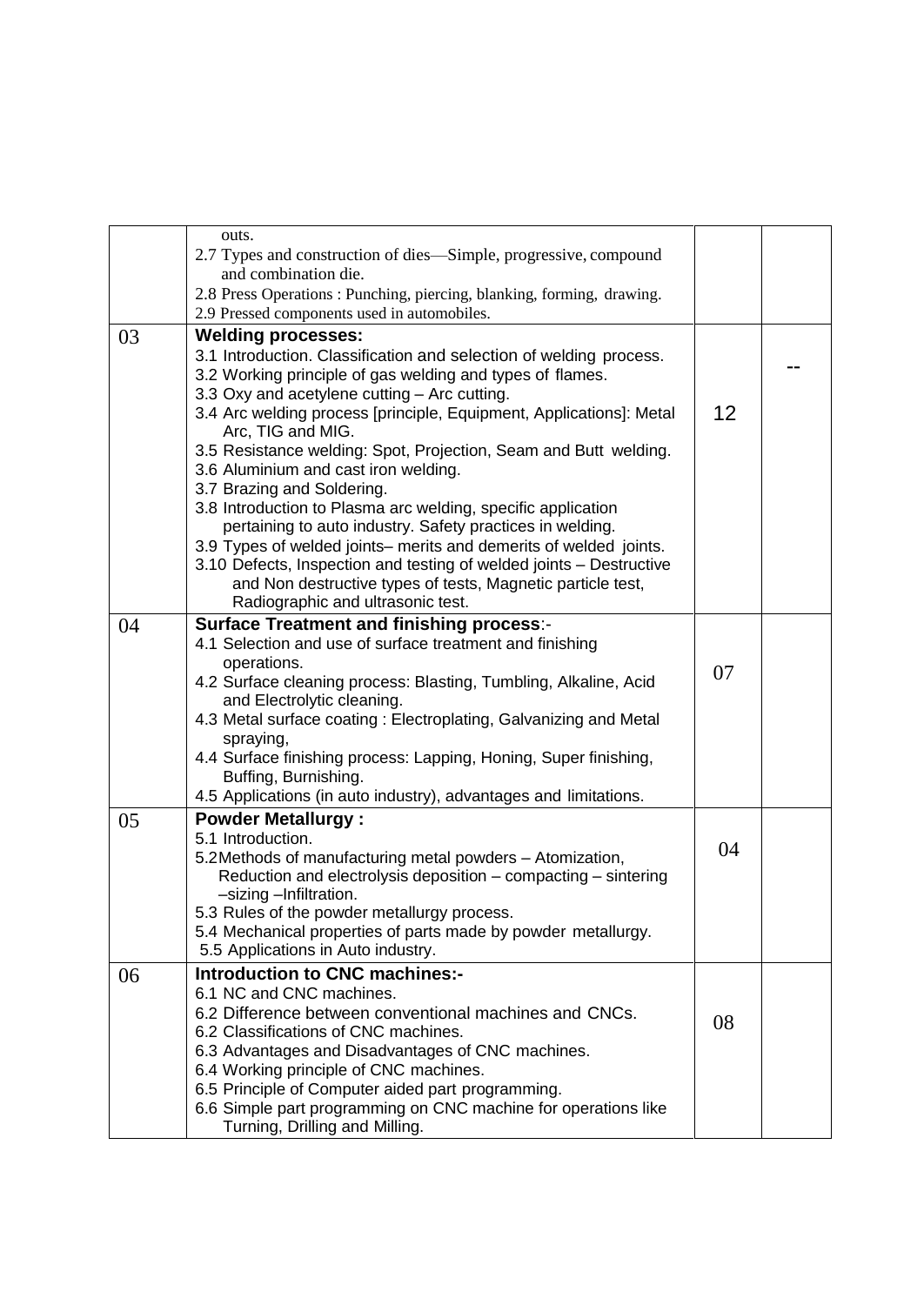| <b>Course Code</b>     | <b>PME-403</b>                 |
|------------------------|--------------------------------|
| Course Title           | <b>STRENGTH OF MATERIALS</b>   |
| Number of Credits      | (L: 2, T: 1, P: 0)             |
| Prerequisites          | Engineering Mechanics (ESC201) |
| <b>Course Category</b> | PС                             |

Course Learning Objectives

To understand the concept of Simple Stresses and Strains.

To understand the concept of Strain Energy.

- To understand the concept of Shear Force and Bending Moment Diagrams.
- To understand the concept of Theory of Simple Bending and Deflection of Beams.
- To understand the concept of Torsion in Shafts and Springs.
- To understand the concept of Thin Cylindrical Shells

#### Course Content

**UNIT-I: Simple Stresses and Strains:** Types of forces; Stress, Strain and their nature; Mechanical properties of common engineering materials; Significance of various points on stress – strain dia- gram for M.S. and C.I. specimens; Significance of factor of safety; Relation between elastic constants; Stress and strain values in bodies of uniform section and of composite section under the influence of normal forces; Thermal stresses in bodies of uniform section and composite sections; Related nu- merical problems on the above topics.

**Strain Energy:** Strain energy or resilience, proof resilience and modulus of resilience; Derivation of strain energy for the following cases: i) Gradually applied load, ii) Suddenly applied load, iii) Impact/ shock load; Related numerical problems.

**Unit-II: Shear Force & Bending Moment Diagrams:** Types of beams with examples: a) Cantilever beam, b) Simply supported beam, c) Over hanging beam, d) Continuous beam, e) Fixed beam; Types of Loads – Point load, UDL and UVL; Definition and explanation of shear force and bending moment; Calculation of shear force and bending moment and drawing the S.F and B.M. diagrams by the analyt- ical method only for the following cases: a) Cantilever with point loads, b) Cantilever with uniformly distributed load, c) Simply supported beam with point loads, d) Simply supported beam with UDL, e) Over hanging beam with point loads, at the centre and at free ends, f) Over hanging beam with UDL throughout, g) Combination of point and UDL for the above; Related numerical problems.

**Unit-III: Theory of Simple Bending and Deflection of Beams:** Explanation of terms: Neutral layer, Neutral Axis, Modulus of Section, Moment of Resistance, Bending stress, Radius of curvature; As- sumptions in theory of simple bending; Bending Equation  $M/I = \sigma/Y = E/R$  with derivation; Problems involving calculations of bending stress, modulus of section and momentof resistance; Calculation of safe loads and safe span and dimensions of cross- section; Definition and explanation of deflection as applied to beams; Deflection formulae without proof for cantilever and simply supported beams with point load and UDL only (Standard cases only); Related numerical problems.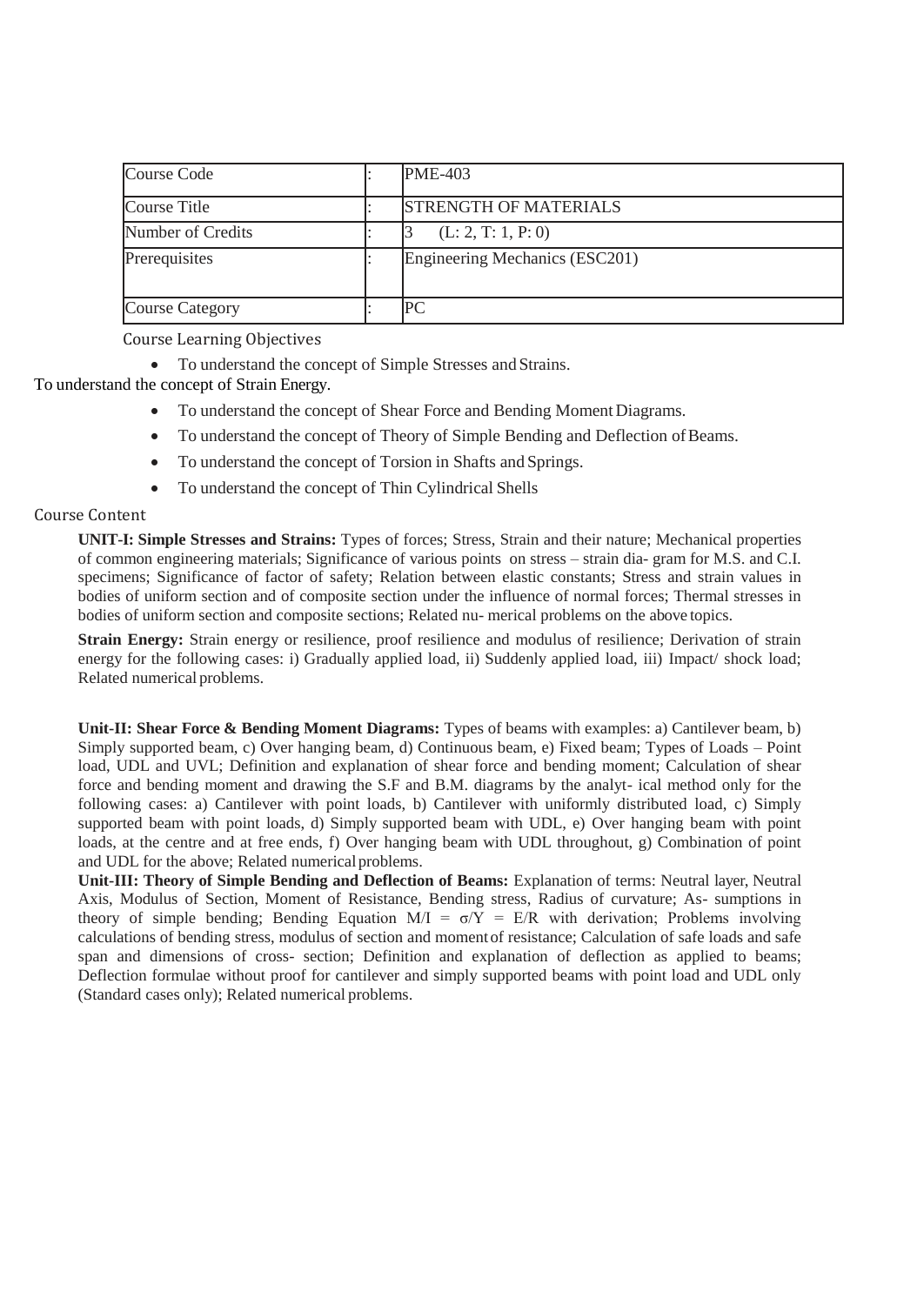**Unit-IV: Torsion in Shafts and Springs:** Definition and function of shaft; Calculation of polar M.I. for solid and hollow shafts; Assumptions in simple torsion; Derivation of the equation  $T/J=f_s/R = G\theta/L$ ; Problems on design of shaft based on strength and rigidity; Numerical Problems related to com- parison of strength and weight of solid and hollow shafts; Classification of springs; Nomenclature of closed coil helical spring; Deflection formula for closed coil helical spring (without derivation); stiffness of spring; Numerical problems on closed coil helical spring to find safe load, deflection, size of coil and number of coils.

**Unit-V: Thin Cylindrical Shells:** Explanation of longitudinal and hoop stresses in the light of circumferential and longitudinal failure of shell; Derivation of expressions for the longitudinal and hoop stress for seamless and seam shells; Related numerical Problems for safe thickness and safe working pressure.

Reference Books:

- 1. Strength of Materials, R. S. Khurmi, , S. Chand & Co., Ram Nagar, New Delhi 2002
- 2. Strength of Materials, D.S. Bedi, Khanna Book Publishing Co., Delhi
- 3. Strength of Materials, S. Ramamrutham, 15 th Edn 2004, Dhanpat Rai Pub. Co., New Delhi.
- 4. Strength of Materials ,R.K. Bansal, Laxmi Publications Pvt. Ltd., New Delhi, 3rd Edition,

2010.

- 5. Strengthof Materials, S.S. Rattan, TataMcgrawhill, New Delhi, 2008, ISBN 9780070668959
- 6. Strength of Materials, B K Sarkar, I Edition, 2003 Tata Mcgraw Hill, New Delhi.

Course outcomes:

.

At the end of the course, the student will be able to:

| CO <sub>1</sub> | Compute stress and strain values and find the changes in axial, lateral and volumetric di-<br>mensions of bodies of uniform section and of composite section under the influence of normal<br>forces. |  |  |  |
|-----------------|-------------------------------------------------------------------------------------------------------------------------------------------------------------------------------------------------------|--|--|--|
| CO <sub>2</sub> | Calculate thermal stresses, in bodies of uniform section and composite sections.                                                                                                                      |  |  |  |
| CO <sub>3</sub> | Define resilience, proof – resilience and modulus of resilience and obtain expressions for<br>instantaneous stress developed in bodies subjected to different loads.                                  |  |  |  |
| CO <sub>4</sub> | Compute shear force and bending moment at any section of beam and draw the S.F. & B.M<br>diagrams of for UDL and Point loads.                                                                         |  |  |  |
| CO <sub>5</sub> | Calculate the safe load, safe span and dimensions of cross section.                                                                                                                                   |  |  |  |
| CO6             | Compare strength and weight of solid and hollow shafts of the same length and material<br>and compute the stress and deflection of the closed coil helical spring.                                    |  |  |  |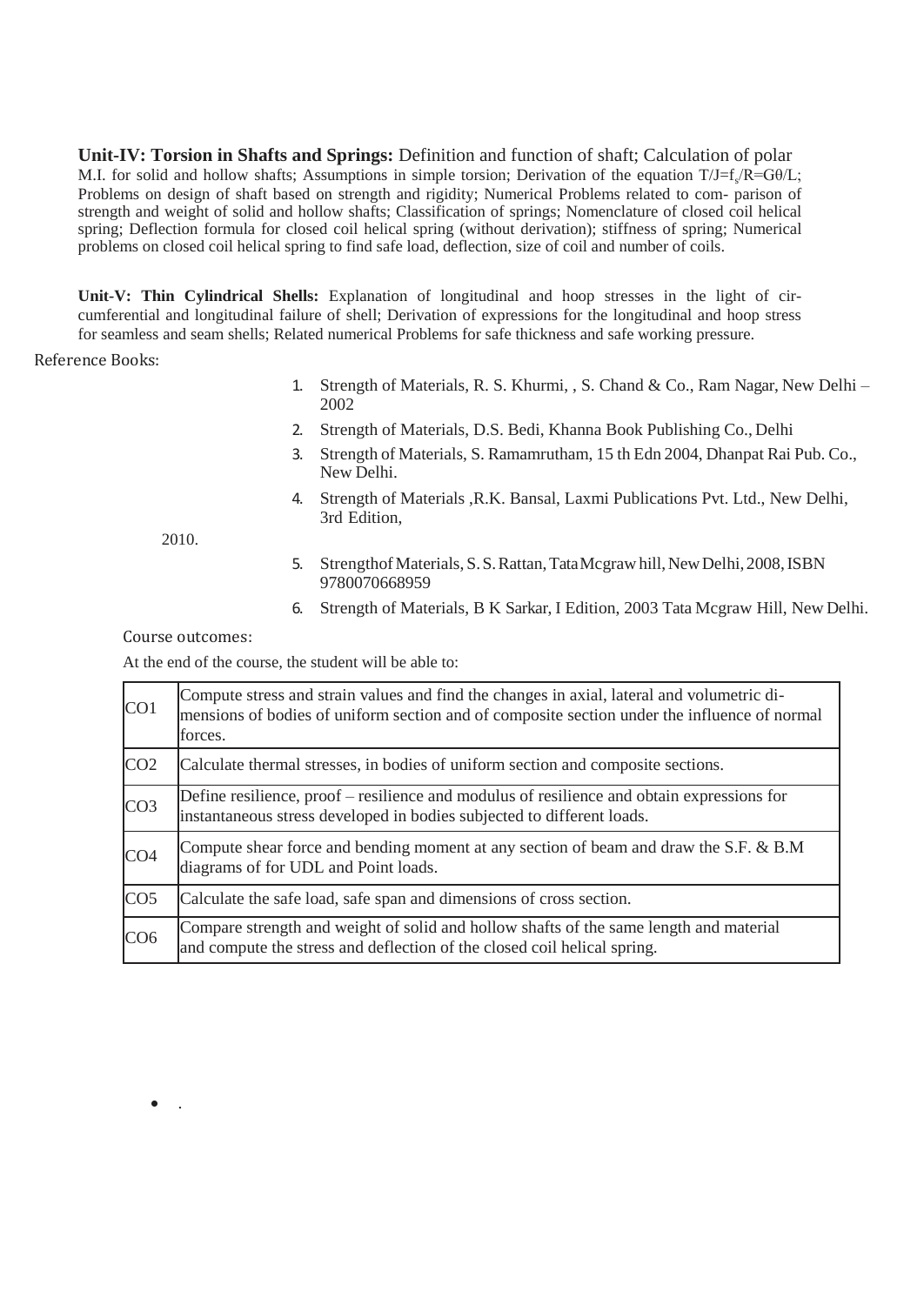| Course Code       | <b>PAE-411</b>                     |
|-------------------|------------------------------------|
| Course Title      | Advanced Automobile Engines<br>Lab |
| Number of Credits | (L: 2, T: 1, P: 0)                 |
| Prerequisites     | Advanced Automobile Engines        |

#### **List of Practicals:** Total periods: 48hrs.

#### **Skills to be developed :**

#### **1. Study of Cylinder Head and Combustion Chamber Identification:**

- [Using one 4-S (both Petrol & Diesel) engine and one 2-S engine]
- a) Removal of cylinder head of an engine. Observation of combustion chamber, location of valves, spark plug or Injector.
- b) Procedure to Decarbonise, cleaning of combustion chamber and refit.
- c) Interpret the type of combustion chamber. Sketch them and describe the construction. State the characteristics of the combustion chamber.
- d) Check the valve-valve seats for leakage. Check the condition of Spark Plug or fuel injector. Check the glow plug operation.

#### **02 Valve Clearance Adjustment and Valve Timing Investigation:**

- a) Perform Tappet setting of a single cylinder four-stroke engine.
- b) Perform Tappet setting of a multi cylinder four-stroke engine.
- c) Construct the Port timing diagram of a two- stroke engine.
- d) Construct the Valve timing diagram of a four-stroke engine.
- **03 Electronic Fuel Injection System troubleshooting /diagnosis: [with visit to a modern service station].**

Diagnose Electronic fuel Injection system with diagnostic tester/ engine scanner.

- a) Perform On-Board diagnosis.
- b) Use Engine scanning tool for diagnosis.
- c) Locate various Components of Electronic fuel injection system.
- d) Identify components of EFI system.
- e) Perform stand –alone diagnosis using a Multi-meter and test lamp.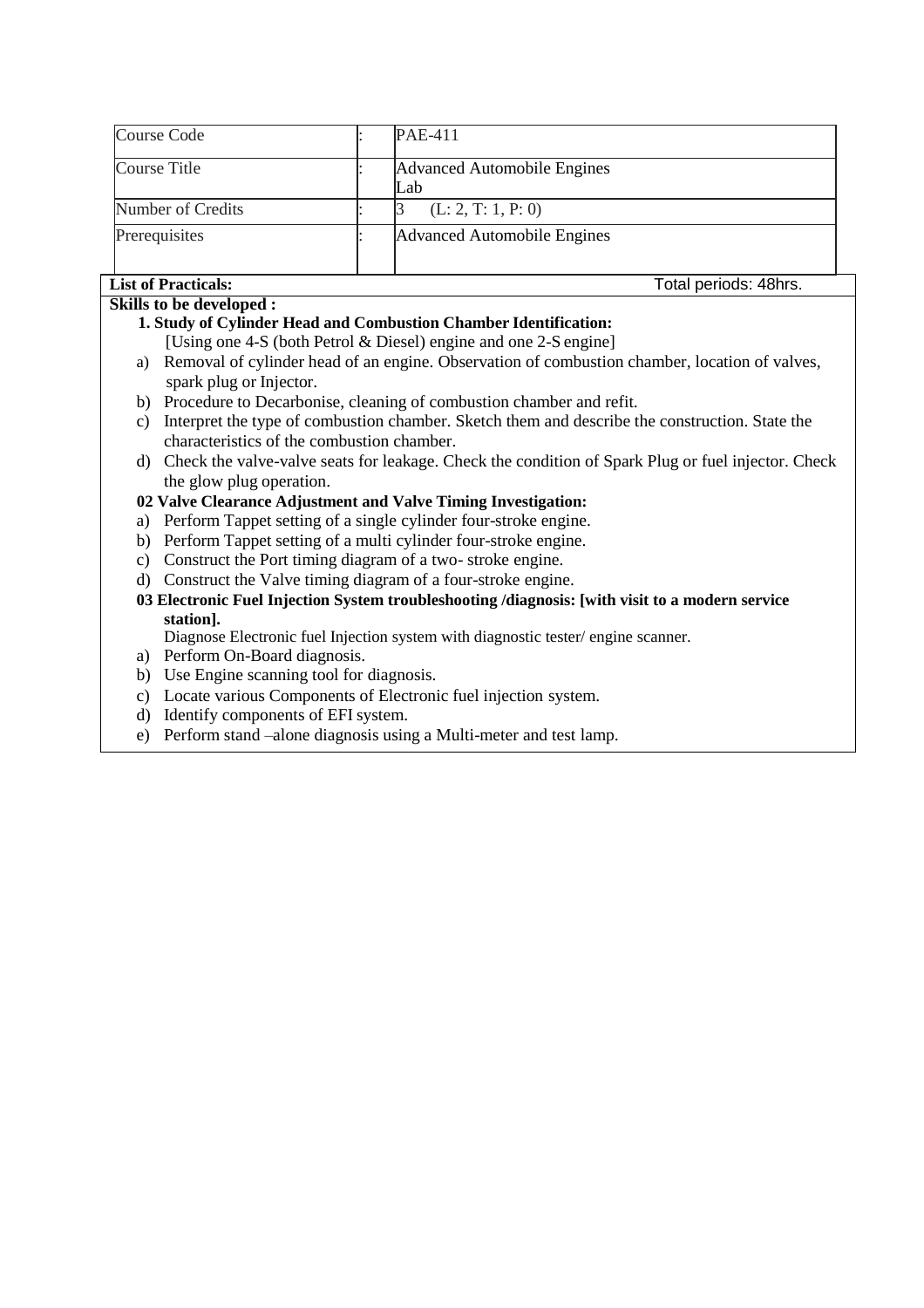| Course Code       | <b>PAE-413</b>                     |
|-------------------|------------------------------------|
| Course Title      | Automobile Transmission System Lab |
| Number of Credits | (L: 0T: 0P: 2)                     |
| Prerequisites     | Advanced Automobile Engines        |

| <b>Skills to be developed :</b><br>1. Understand the layout, of "Vehicle Layout and Automobile Transmission System laboratory"<br>and make use of various tools and measuring devices, write their specifications, application<br>and care to be taken while using the same.<br>2. Observe and draw vehicle transmission layout of the following types:                                                                                                   |  |
|-----------------------------------------------------------------------------------------------------------------------------------------------------------------------------------------------------------------------------------------------------------------------------------------------------------------------------------------------------------------------------------------------------------------------------------------------------------|--|
|                                                                                                                                                                                                                                                                                                                                                                                                                                                           |  |
|                                                                                                                                                                                                                                                                                                                                                                                                                                                           |  |
| Two wheeler<br>Three wheeler                                                                                                                                                                                                                                                                                                                                                                                                                              |  |
| Four wheeler<br>$\bullet$<br>3. Dismantle and assemble a single plate dry type clutch assembly, to understand it's<br>construction and working. Sketch and label the components.                                                                                                                                                                                                                                                                          |  |
| 4. Dismantle and assemble a Multi-plate clutch assembly used in Two Wheelers, to understand<br>its construction and working. Observe the operating linkages and sketch the system.<br>Dismantle and assemble a Synchromesh gear box, to understand its construction<br>andworking. Observe gear shifting (synchronizing action), draw power flow diagrams,<br>and calculate gear ratios.                                                                  |  |
| Dismantle and assemble a Propeller shaft, Slip joint and Universal Joint, to understand                                                                                                                                                                                                                                                                                                                                                                   |  |
| their construction and working. Sketch the same.<br>6. Dismantle and assemble the Differential and Rear axle, to understand its construction and<br>working. Sketch the unit showing the exact location of the bearings. Find the gear ratio of<br>final drive and identify the type of dismantled Rear axle.<br>5. Dismantle and assemble various-drive. Observe its' construction and working. List the<br>components dismantled and draw its' sketches |  |